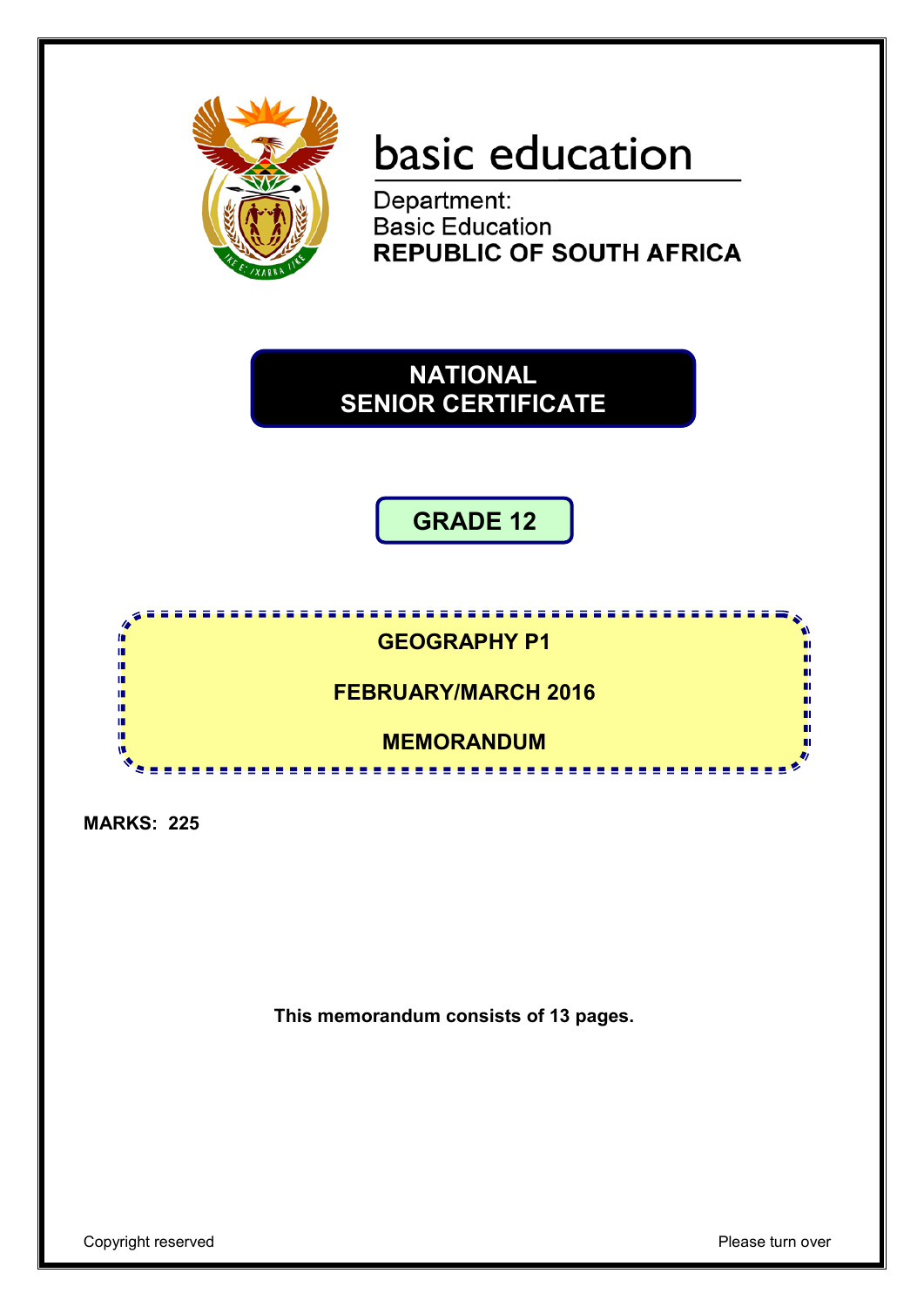### NSC – Memorandum

#### **SECTION A: CLIMATE, WEATHER AND GEOMORPHOLOGY**

#### **QUESTION 1**

- 1.1.1 Tropical Cyclone (1) 1.1.2 Low Pressure System (1) 1.1.3 Late Summer and Early Autumn (1) [ACCEPT EITHER] 1.1.4 Tropical Easterlies (1) **OR** South East Trade winds (1) 1.1.5 Hadley Cell (1) 1.1.6 Reunion (1) 1.1.7 This is the  $5<sup>th</sup>$  cyclone to have happened in that season (1) 1.1.8 Cumulonimbus (1) (8 x 1) (8) 1.2.1 Watershed (1) **OR** Water-divide (1) 1.2.2 Interfluve (1) 1.2.3 Source (1) 1.2.4 Confluence (1) 1.2.5 Tributary/Stream (1) 1.2.6 Lower (1) 1.2.7 Mouth (1)  $(7 \times 1)$  (7)
- 1.3.1 Extra-tropical cyclone/Frontal depression/Temperate cyclones (1) (1 x 1) (1)
- 1.3.2 The area is the cold sector (1) which is characterised by the cold dense air from the Polar regions  $(1)$  (2 x 1) (2)
- 1.3.3 Cross-Section of the Cold Front:



- $(4 \times 1)$  (4)
- 1.3.4 Between 30 $^{\circ}$  and 60 $^{\circ}$  north and south of the equator (2) (1 x 2) (2)
- 1.3.5 The cold and warm fronts are fully developed (2) The cold and the warm sectors are also fully developed. (2) The cold air behind the cold front is moving under the warm air. (2) The warm air behind the warm front rising above the cooler air ahead of it (2) The cold front has not caught up to the warm front (2) An occlusion has not begun (2)  $[ANY \t{ONEl}$  (1 x 2) (2)
- 1.3.6 The South Indian High Pressure acts as a blocking high (2) Anti-clockwise flow causes the mid-latitude cyclone to move further south and then East; where it results in an occlusion and dissipates over the Indian Ocean (2)  $(2 \times 2)$  (4)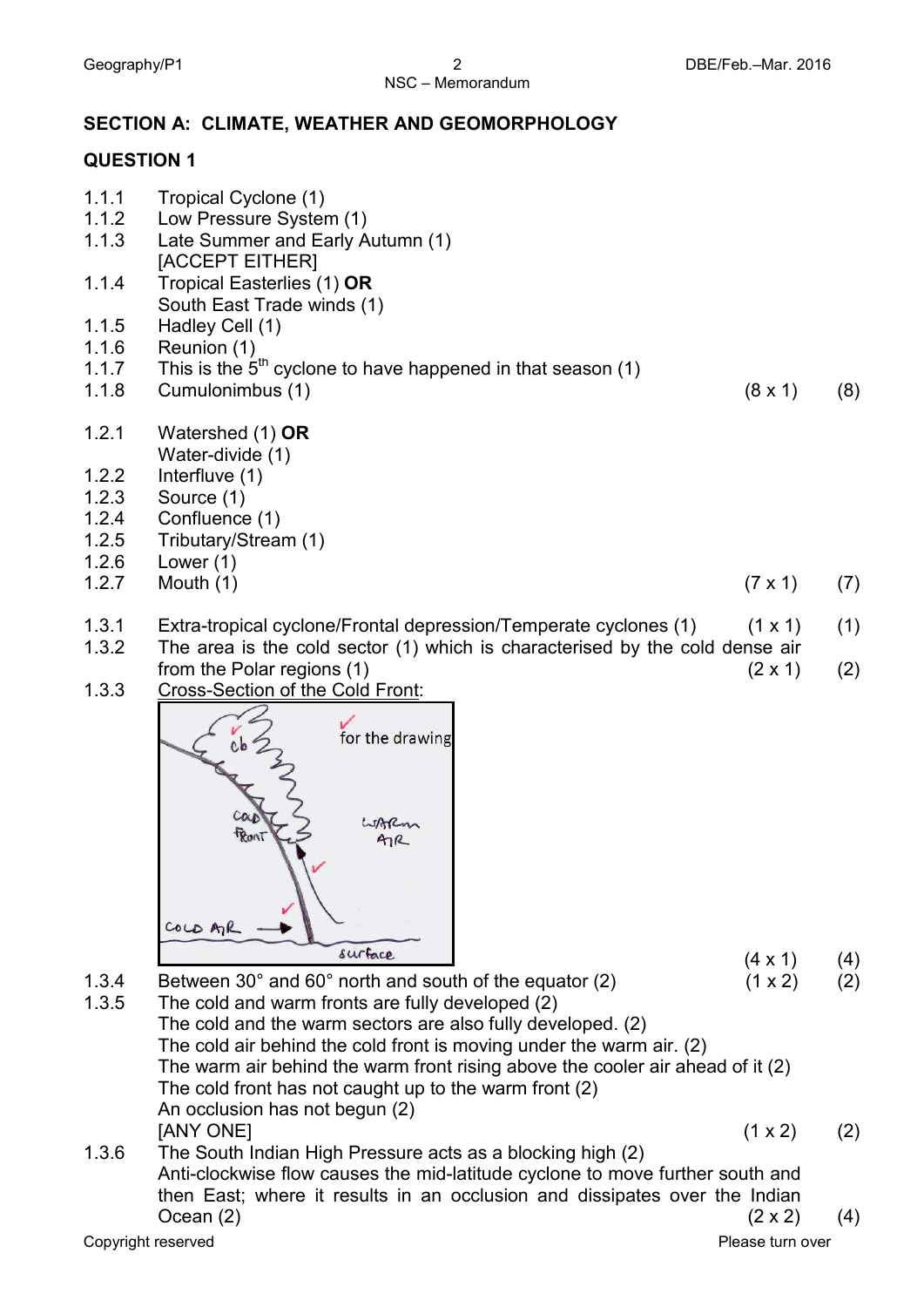

In the wet season there will be higher rainfall, which leads to higher volumes of water (2) leading to more  $1<sup>st</sup>$  and  $2<sup>nd</sup>$  order streams/rivers (2) The area will have high rates of run-off (2), as soils will be saturated (2)

1.5.4 **IMPACT OF DRAINAGE DENSITY ON DRAINAGE BASIN ORDER**

This increases the drainage basin order (2)

In the dry season there will be less run-off due to less rainfall (2) Less  $1<sup>st</sup>$  and  $2<sup>nd</sup>$  order streams will be found (2)

The area will have higher levels of infiltration creating lower drainage densities (2)

This decreases drainage basin order (2)

[ACCEPT OTHER REASONABLE ANSWERS] 
$$
(4 \times 2)
$$
  $(8)$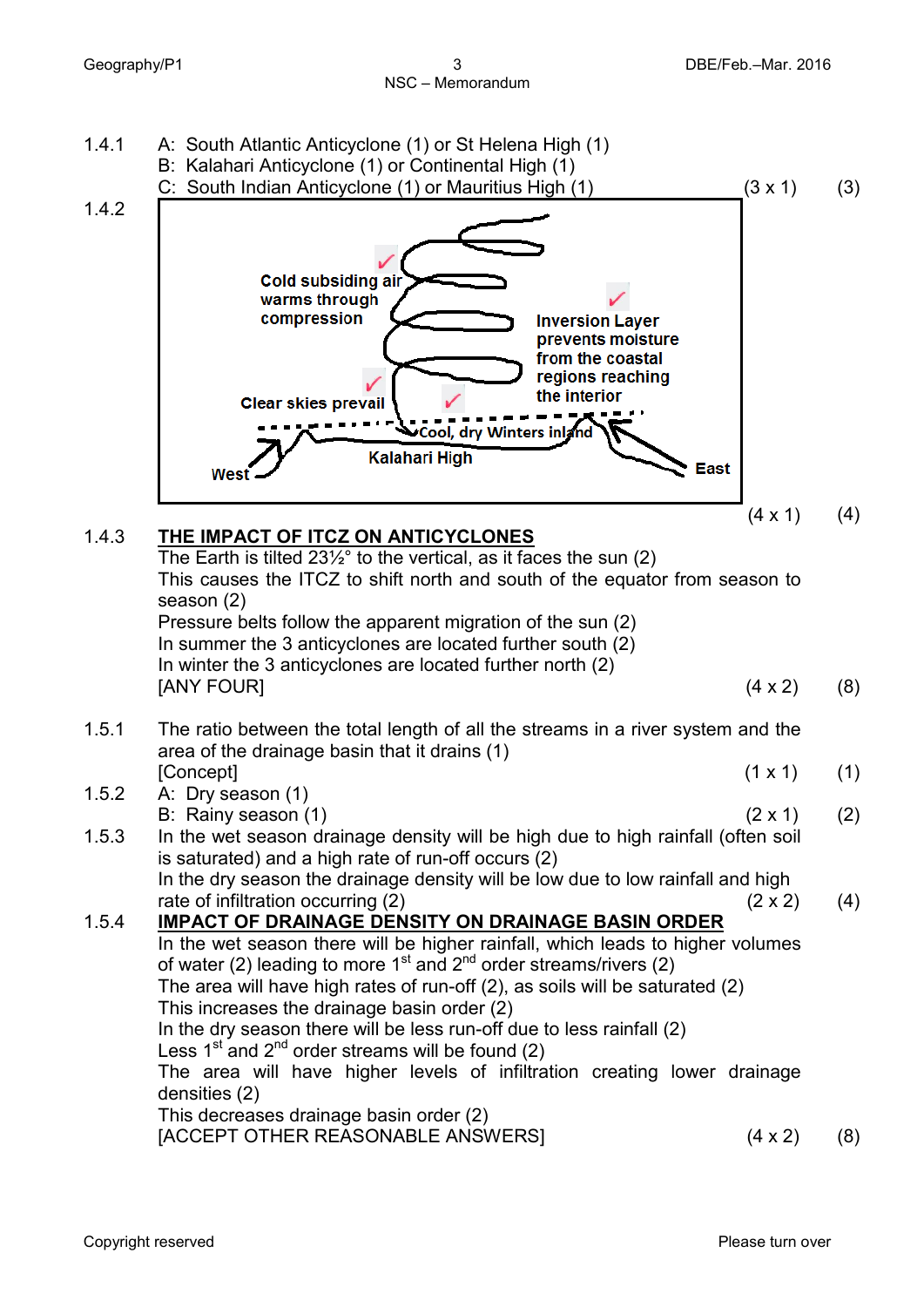| 1.6.1 | Braided (1)                                                                                                                            | $(1 \times 1)$                           | (1) |
|-------|----------------------------------------------------------------------------------------------------------------------------------------|------------------------------------------|-----|
| 1.6.2 | Higher rates of deposition (1) OR                                                                                                      |                                          |     |
|       | Lower rates of transportation (1)                                                                                                      |                                          |     |
|       | [ANY ONE]                                                                                                                              |                                          |     |
| 1.6.3 | Middle to Lower Course (1)                                                                                                             | $(1 \times 1)$ (1)<br>$(1 \times 1)$ (1) |     |
| 1.6.4 | It occurs when a river flows on a gentle gradient (2)                                                                                  |                                          |     |
|       | The river loses energy and starts depositing the load it carries (2)                                                                   |                                          |     |
|       | The path of the river is then blocked by alluvium (2)                                                                                  |                                          |     |
|       | The river splits into separate channels that flow around islands of alluvium (2)                                                       |                                          |     |
|       | [ANY TWO]                                                                                                                              | $(2 \times 2)$                           | (4) |
| 1.6.5 | The trees roots would lower stream discharge by absorbing the water (2)<br>Trees hinders the flow of water and discharge increases (2) |                                          |     |
|       | The trees would promote higher rates of infiltration rather than discharge (2)                                                         |                                          |     |
|       | <b>JANY TWOI</b>                                                                                                                       | $(2 \times 2)$                           | (4) |
| 1.6.6 | The features will be temporary (2)                                                                                                     |                                          |     |
|       | Most of the rivers in the interior of the country are periodic rivers (2)                                                              |                                          |     |
|       | They flow only during the rainy season, usually during summer in the interior<br>of South Africa (2)                                   |                                          |     |
|       | Reduced run-off takes place and tributaries decrease (2)                                                                               |                                          |     |
|       | [ANY ONE REASON FOR GIVEN ANSWER]                                                                                                      | $(2 \times 2)$                           | (4) |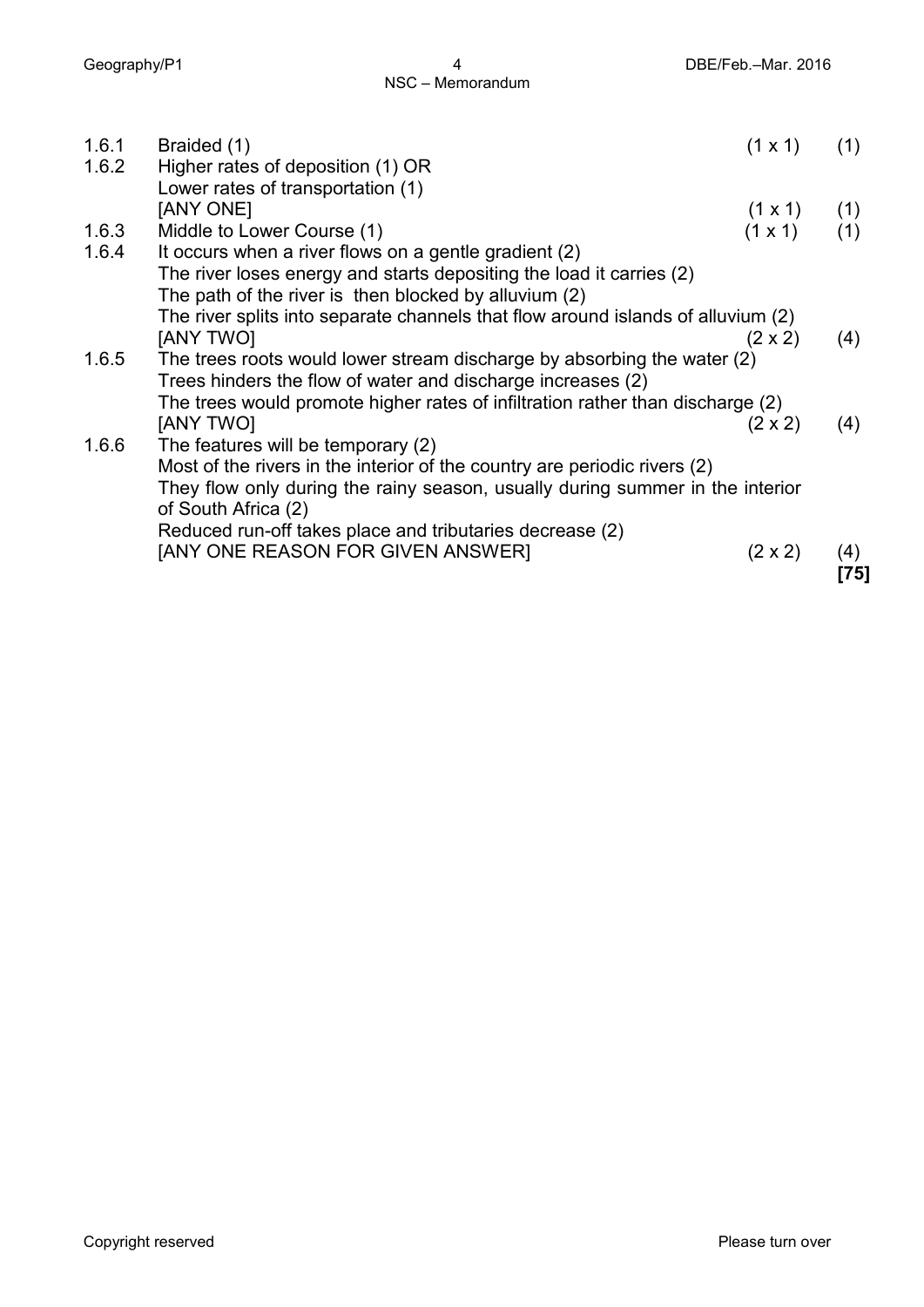#### **QUESTION 2**

| 2.1.1<br>2.1.2<br>2.1.3<br>2.1.4<br>2.1.5<br>2.1.6<br>2.1.7<br>2.1.8 | Winter (1)<br>X(1)<br>Y(1)<br>X(1)<br>Y(1)<br>B(1)<br>Less $(1)$<br>Y(1)<br>$(8 \times 1)$                                                                                                                                                     | (8) |
|----------------------------------------------------------------------|------------------------------------------------------------------------------------------------------------------------------------------------------------------------------------------------------------------------------------------------|-----|
| 2.2.1                                                                |                                                                                                                                                                                                                                                |     |
| 2.2.2                                                                | Upper Course (1)<br>Source (1)                                                                                                                                                                                                                 |     |
| 2.2.3                                                                | Vertical/ downward erosion (1)                                                                                                                                                                                                                 |     |
| 2.2.4                                                                | Waterfall (1)                                                                                                                                                                                                                                  |     |
| 2.2.5                                                                | Headward erosion (1)                                                                                                                                                                                                                           |     |
| 2.2.6                                                                | Undercut slope (1)                                                                                                                                                                                                                             |     |
| 2.2.7                                                                | Ungraded (1)<br>$(7 \times 1)$                                                                                                                                                                                                                 | (7) |
| 2.3.1                                                                | The Kalahari High Pressure can be seen over South Africa (1) and the coastal<br>low along the east coast (1)<br>The anticlockwise circulation of air (1)                                                                                       |     |
| 2.3.2                                                                | [ANY TWO]<br>$(2 \times 1)$<br>The Kalahari High is more dominant over South Africa in winter (1)<br>The coastal low moves easier along the coast during winter (1)<br>A steep pressure gradient exists between the interior and the coast (1) | (2) |
|                                                                      | [ANY TWO]<br>$(2 \times 1)$                                                                                                                                                                                                                    | (2) |
| 2.3.3                                                                | The air has heated by $1^{\circ}$ C/100m of descent – according to the dry adiabatic<br>lapse rate $-$ and increased the air temperature $(2)$                                                                                                 |     |
|                                                                      | Any moisture is evaporated as the air heats up through descent lowering the<br>humidity (2)<br>$(2 \times 2)$                                                                                                                                  | (4) |
| 2.3.4                                                                | Winter in South Africa is generally dry (as a result of little or no rain), so this<br>warm, dry wind can cause veld fires (2)                                                                                                                 |     |
|                                                                      | People are susceptible to the risk of runaway fires – putting people's lives in<br>danger $(2)$                                                                                                                                                |     |
|                                                                      | Farmers lose crops and suffer financially as a result of this environmental<br>hazard $(2)$                                                                                                                                                    |     |
|                                                                      | Urban settlements on mountain slopes are threatened (2)<br>People suffer from the hot conditions (2)                                                                                                                                           |     |
|                                                                      | During berg winds poonle suffer from discomfort and skip irritations (2)                                                                                                                                                                       |     |

During berg winds people suffer from discomfort and skin irritations (2) [ANY THREE. ACCEPT ANY OTHER REASONABLE ANSWERS] (3 x 2) (6)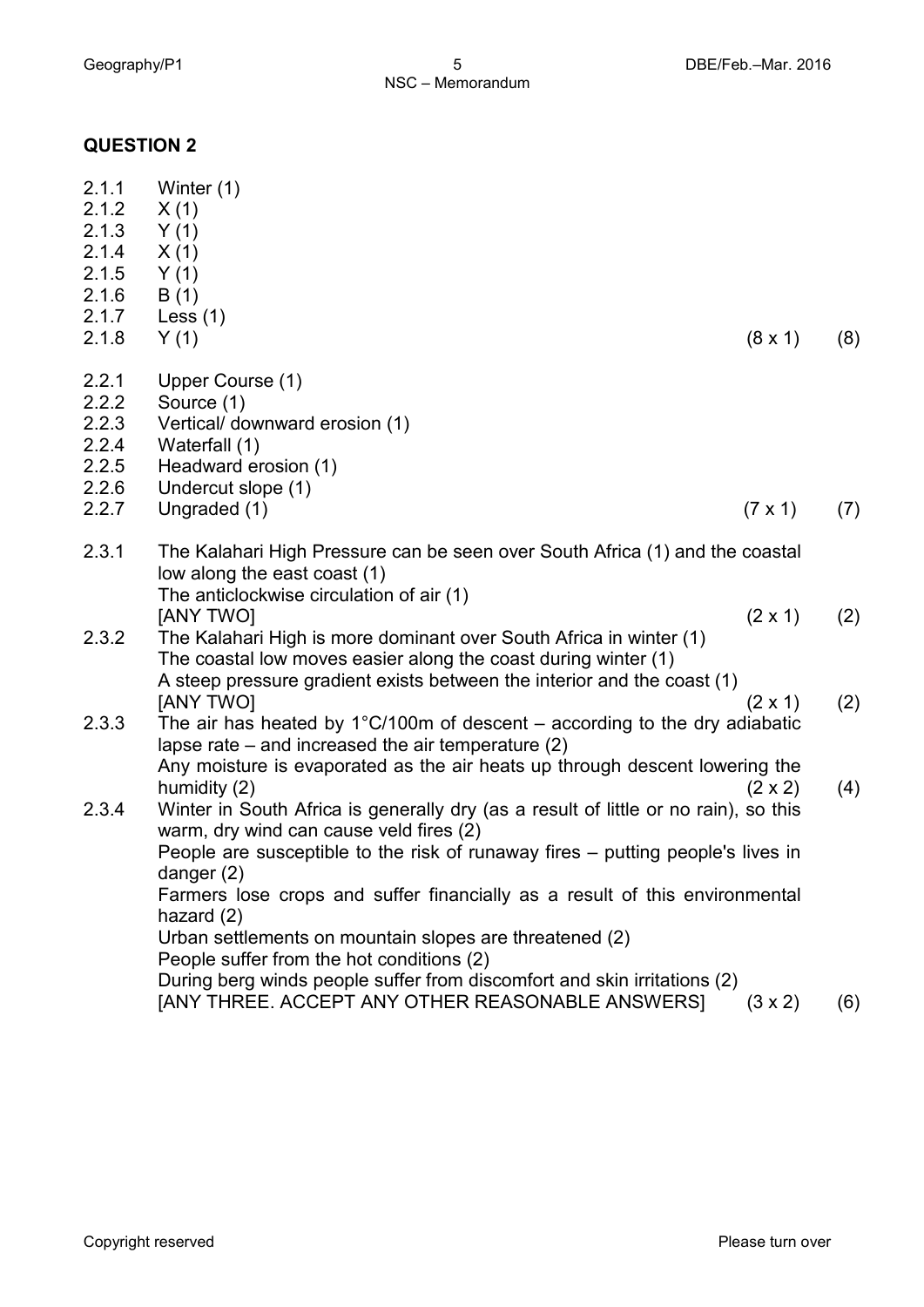| 2.4.1 | The temperature values increase with an increase in height (1)<br>[Concept]<br>$(1 \times 1)$ | (1) |
|-------|-----------------------------------------------------------------------------------------------|-----|
| 2.4.2 | Temperature increases with height before it decreases (1)<br>$(1 \times 1)$                   | (1) |
| 2.4.3 | The smog is trapped by the inversion layer (2)<br>(1 x 2)                                     | (2) |
| 2.4.4 | It causes respiratory infections (accept examples) (2)                                        |     |
|       | Visibility is poor as a result of smog (2)                                                    |     |
|       | Aesthetic appeal of good views over the landscape are reduced (2)                             |     |
|       | Smog can also dirty buildings and architecture (2)                                            |     |
|       | [ANY TWO. ACCEPT OTHER REASONABLE ANSWERS]<br>$(2 \times 2)$                                  | (4) |
| 2.4.5 | <b>SUSTAINABLE METHODS TO REDUCE SMOG</b>                                                     |     |
|       | Install filters in stacks/chimneys to trap pollution before it enters the                     |     |
|       | atmosphere (2)                                                                                |     |
|       | Build factories further away from cities or residential areas (2)                             |     |
|       | Strict land-use zoning bylaws to prevent industrial development in cities (2)                 |     |
|       | Install higher smoke stacks/chimneys to release pollutants above inversion                    |     |
|       | layer $(2)$                                                                                   |     |
|       | Reduce industrial activities at night time when inversion layer is close to the               |     |
|       | Earth's surface (2)                                                                           |     |
|       | Strict regulations regarding the quantity of pollutants that may be emitted (2)               |     |
|       | Increase vegetation to absorb carbon dioxide (2)                                              |     |
|       | [ANY FOUR. ACCEPT OTHER REASONABLE ANSWERS]<br>$(4 \times 2)$                                 | (8) |
|       |                                                                                               |     |
| 2.5.1 | S: Captor Stream (1)                                                                          |     |
|       | Y: Captured Stream (1)<br>$(2 \times 1)$                                                      | (2) |
| 2.5.2 | A: Elbow of capture (1)                                                                       |     |
|       | $B:$ Wind gap $(1)$<br>$(2 \times 1)$                                                         | (2) |
| 2.5.3 | Higher rainfall causing increased headward erosion (2)                                        |     |
|       | Larger stream volume increase erosion (2)                                                     |     |
|       | S is flowing through softer rock (2)                                                          |     |
|       | S has a steeper gradient (2)                                                                  |     |
|       | [ANY TWO]<br>$(2 \times 2)$                                                                   | (4) |
| 2.5.4 | THE IMPACT OF RIVER CAPTURE ON THE VOLUME OR WATER AND                                        |     |
|       | <b>EROSIVE ABILITY</b>                                                                        |     |
|       |                                                                                               |     |
|       | <b>River B</b>                                                                                |     |
|       | The headwaters of B is captured (2)                                                           |     |
|       | The volume of water in B will decrease (2)                                                    |     |
|       | The abovementioned reduces the erosive ability (2)                                            |     |
|       | It will become a misfit stream (2)                                                            |     |
|       |                                                                                               |     |

**River S** River S captured the headwaters of river B (2) Water added to river S increases its volume (2) The abovementioned increases the erosive ability (2) The river becomes rejuvenated (2)

[ANY FOUR. MUST REFER TO BOTH RIVER B AND RIVER S] (4 x 2) (8)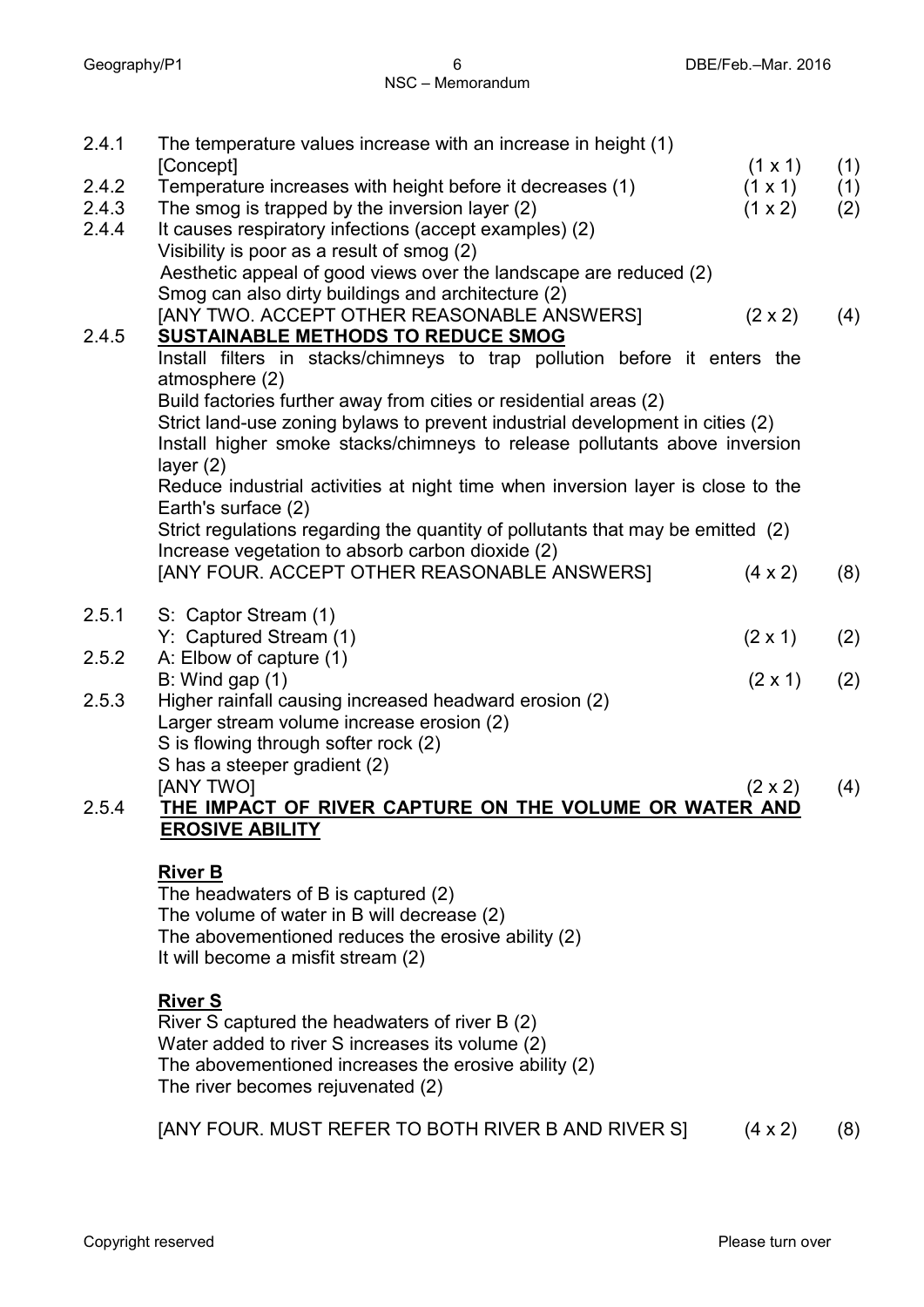| Over-exploitation means to overuse and potentially destroy a resource (1)<br>[Concept]<br>$(1 \times 1)$                     | (1)                                                                                                                                                                                                                                                                                                                                                                                                                                                                                                                                                                                                    |
|------------------------------------------------------------------------------------------------------------------------------|--------------------------------------------------------------------------------------------------------------------------------------------------------------------------------------------------------------------------------------------------------------------------------------------------------------------------------------------------------------------------------------------------------------------------------------------------------------------------------------------------------------------------------------------------------------------------------------------------------|
| A catchment area is the whole drainage basin, where a river system is<br>found/the entire area drained by a river system (1) |                                                                                                                                                                                                                                                                                                                                                                                                                                                                                                                                                                                                        |
| [Concept]<br>$(1 \times 1)$                                                                                                  | (1)                                                                                                                                                                                                                                                                                                                                                                                                                                                                                                                                                                                                    |
| Alien plants reproduce at a high rate (2)                                                                                    |                                                                                                                                                                                                                                                                                                                                                                                                                                                                                                                                                                                                        |
| Alien plants take over indigenous vegetation (2)                                                                             |                                                                                                                                                                                                                                                                                                                                                                                                                                                                                                                                                                                                        |
| These plants use too much water (2)                                                                                          |                                                                                                                                                                                                                                                                                                                                                                                                                                                                                                                                                                                                        |
| By removing alien vegetation, less water will be used up (2)                                                                 |                                                                                                                                                                                                                                                                                                                                                                                                                                                                                                                                                                                                        |
| $(2 \times 2)$                                                                                                               | (4)                                                                                                                                                                                                                                                                                                                                                                                                                                                                                                                                                                                                    |
|                                                                                                                              |                                                                                                                                                                                                                                                                                                                                                                                                                                                                                                                                                                                                        |
|                                                                                                                              |                                                                                                                                                                                                                                                                                                                                                                                                                                                                                                                                                                                                        |
|                                                                                                                              |                                                                                                                                                                                                                                                                                                                                                                                                                                                                                                                                                                                                        |
|                                                                                                                              |                                                                                                                                                                                                                                                                                                                                                                                                                                                                                                                                                                                                        |
|                                                                                                                              | (2)                                                                                                                                                                                                                                                                                                                                                                                                                                                                                                                                                                                                    |
|                                                                                                                              |                                                                                                                                                                                                                                                                                                                                                                                                                                                                                                                                                                                                        |
|                                                                                                                              |                                                                                                                                                                                                                                                                                                                                                                                                                                                                                                                                                                                                        |
|                                                                                                                              |                                                                                                                                                                                                                                                                                                                                                                                                                                                                                                                                                                                                        |
|                                                                                                                              |                                                                                                                                                                                                                                                                                                                                                                                                                                                                                                                                                                                                        |
|                                                                                                                              |                                                                                                                                                                                                                                                                                                                                                                                                                                                                                                                                                                                                        |
|                                                                                                                              |                                                                                                                                                                                                                                                                                                                                                                                                                                                                                                                                                                                                        |
|                                                                                                                              | (6)<br>[75]                                                                                                                                                                                                                                                                                                                                                                                                                                                                                                                                                                                            |
|                                                                                                                              | [ANY TWO. ACCEPT OTHER REASONABLE EXPLANATION]<br>Wetlands are a natural storage place for water and supply water to drainage<br>basins $(2)$<br>Wetlands help to purify water (2)<br>Water will be available during dry times in a wetland (2)<br>[ANY ONE. ACCEPT OTHER REASONABLE ANSWERS]<br>(1 x 2)<br>Slows down flow of water (2)<br>Allows for infiltrations (2)<br>Maintains groundwater levels (2)<br>Plant roots anchor soil (2)<br>Prevents erosion plus silting of rivers (2)<br>Prevent sheet flow plus flooding (2)<br>[ANY TWO. ACCEPT OTHER REASONABLE EXPLANATION]<br>$(3 \times 2)$ |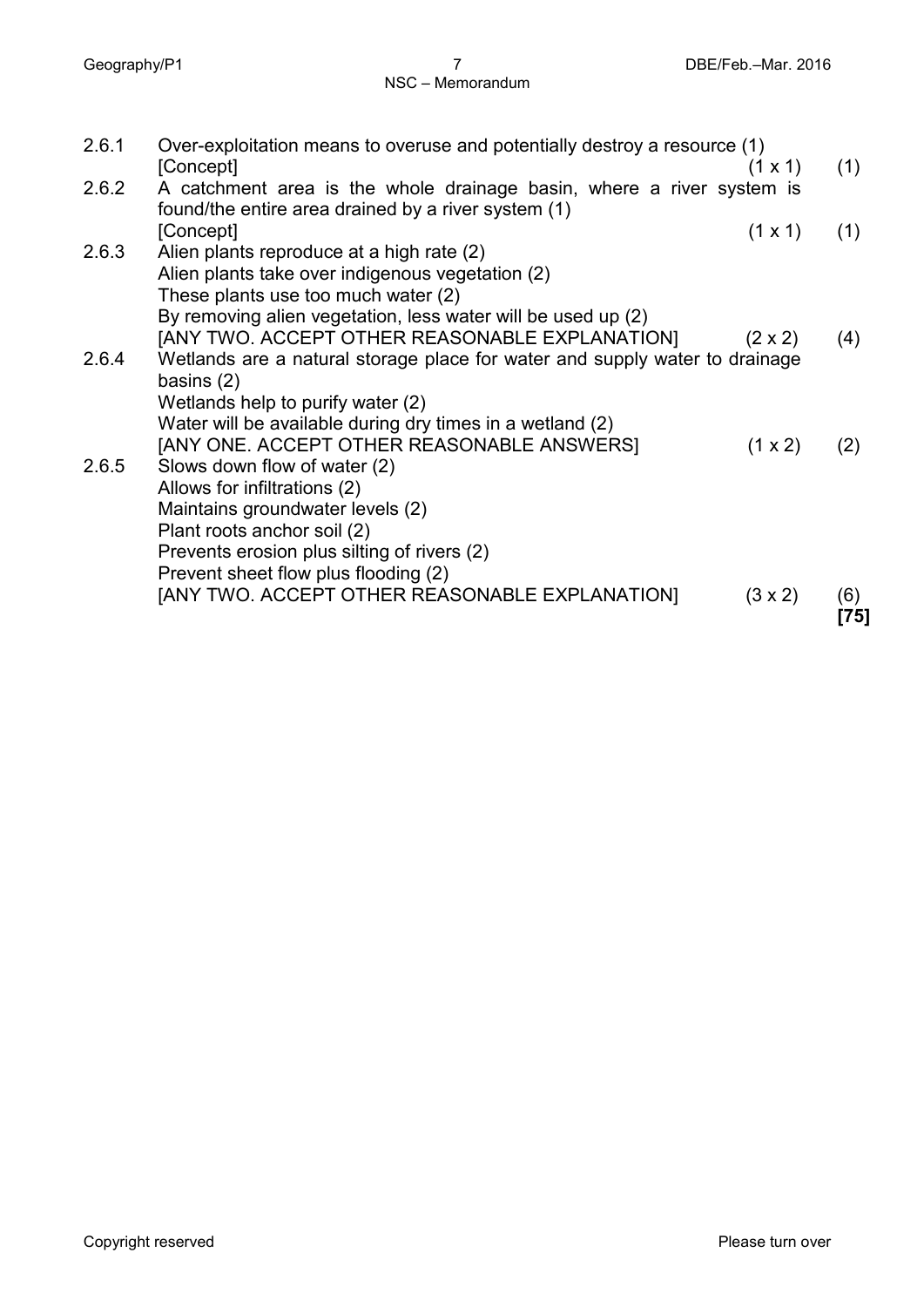## **SECTION B: RURAL AND URBAN SETTLEMENTS AND SOUTH AFRICAN ECONOMIC GEOGRAPHY**

#### **QUESTION 3**

| 3.1.1<br>3.1.2<br>3.1.3<br>3.1.4<br>3.1.5<br>3.1.6<br>3.1.7          | rural $(1)$<br>grains $(1)$ | village (1)<br>flat $land(1)$<br>machines (1)<br>nucleated (1)<br>unifunctional (1)                                                                                                                                                                                                         | $(7 \times 1)$                   | (7)        |
|----------------------------------------------------------------------|-----------------------------|---------------------------------------------------------------------------------------------------------------------------------------------------------------------------------------------------------------------------------------------------------------------------------------------|----------------------------------|------------|
| 3.2.1<br>3.2.2<br>3.2.3<br>3.2.4<br>3.2.5<br>3.2.6<br>3.2.7<br>3.2.8 |                             | $C$ mining $(1)$<br><b>G</b> manufacturing (1)<br>H international trade (1)<br>A information technology (1)<br><b>F</b> vegetable garden (1)<br>D local trade $(1)$<br>I sugar cane plantation (1)<br><b>B</b> roads, railway and communication                                             | $(8 \times 1)$                   | (8)        |
| 3.3.1                                                                |                             | Urbanisation is the process whereby the percentage of people living in the                                                                                                                                                                                                                  |                                  |            |
|                                                                      |                             | urban area increases (1)                                                                                                                                                                                                                                                                    |                                  |            |
| 3.3.2                                                                |                             | [Concept]<br>Approximately 60% (1)                                                                                                                                                                                                                                                          | $(1 \times 1)$<br>$(1 \times 1)$ | (1)<br>(1) |
| 3.3.3                                                                |                             | The natural population growth (1) and<br>Further migration of people to cities (1)                                                                                                                                                                                                          | $(2 \times 1)$                   | (2)        |
| 3.3.4                                                                |                             | Overcrowding (1)<br>Traffic congestion (1)<br>Over utilisation of urban infrastructure (2)<br>Higher levels of unemployment (1)<br>Higher levels of poverty (1)<br>Higher levels of crime (1)<br>Increase in anti-social behaviour (1)<br>[ANY FOUR. ACCEPT OTHER]                          | $(4 \times 1)$                   | (4)        |
| 3.3.5                                                                | (a)                         | Landlords neglect the maintenance of their buildings (2)<br>Oversubscribed tenants/sub-renting(2)<br>Tenants neglect the upkeep of buildings (2)                                                                                                                                            |                                  |            |
|                                                                      |                             | [ANY TWO. ACCEPT OTHERS]                                                                                                                                                                                                                                                                    | $(2 \times 2)$                   | (4)        |
|                                                                      | (b)                         | Urban renewal through restoration (2)<br>Revamping of community services and amenities (2)<br>By laws to deal with delinguent landlords (2)<br>City Improvement Districts (CIDs), where a whole area of a city is<br>improved to create a better environment (2)<br>[ANY TWO ACCEPT OTHERS] | $(2 \times 2)$                   | (4)        |
|                                                                      |                             |                                                                                                                                                                                                                                                                                             |                                  |            |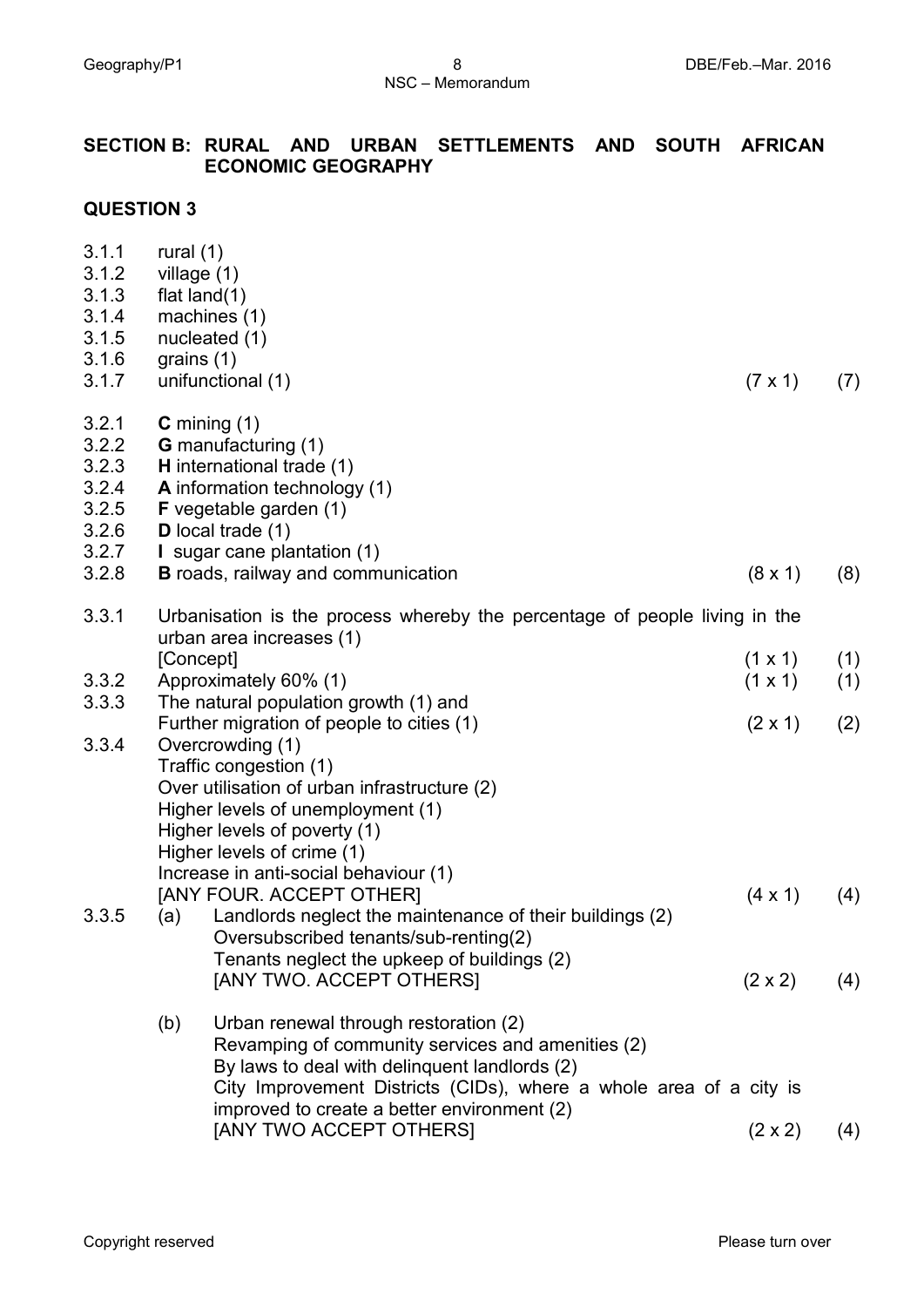| 3.4.1          | An informal settlement is a grouping of buildings without proper infrastructure<br>or services and amenities (like running water; sanitation and electricity) (1)                                                                                                 |                                  |            |
|----------------|-------------------------------------------------------------------------------------------------------------------------------------------------------------------------------------------------------------------------------------------------------------------|----------------------------------|------------|
| 3.4.2          | [Concept]<br>Minimum increase of 0,4 $%$ (2)                                                                                                                                                                                                                      | $(1 \times 1)$<br>(1 x 2)        | (1)<br>(2) |
| 3.4.3          | More job opportunities (1)                                                                                                                                                                                                                                        | $(1 \times 1)$                   | (1)        |
| 3.4.4          | Houses poorly constructed with unconventional building materials (2)<br>Lack of proper drainage facilities (2)<br>High levels of pollution (2)<br>Litter $(2)$                                                                                                    |                                  |            |
|                | High density dwellings (2)                                                                                                                                                                                                                                        |                                  |            |
|                | No/few gardens (2)                                                                                                                                                                                                                                                |                                  |            |
|                | [ANY ONE. ACCEPT OTHER]                                                                                                                                                                                                                                           | (1 x 2)                          | (2)        |
| 3.4.5          | SOCIAL PROBLEMS AND VULNERABILITY                                                                                                                                                                                                                                 |                                  |            |
|                | <b>Social Problems</b><br>Few stimulating activities to keep youth entertained (2)<br>Often leads to drug and alcohol abuse (2)<br>Many people are unemployed (2)                                                                                                 |                                  |            |
|                | Crime rates high as a result (2)<br>Unhygienic conditions (2)                                                                                                                                                                                                     |                                  |            |
|                |                                                                                                                                                                                                                                                                   |                                  |            |
|                | <b>Vulnerability</b><br>Fewer law enforcement officers available (2)<br>Lack of electricity makes informal settlements darker at night (2)<br>People in informal settlements are not safe at night (2)<br>Rape, murder and other crimes easily committed here (2) |                                  |            |
|                | Risk of shack fires (2)<br>[ANY FOUR. MUST REFER TO BOTH POINTS OF SOCIAL PROBLEMS                                                                                                                                                                                |                                  |            |
|                | AND VULNERABILITY. ACCEPT OTHER]                                                                                                                                                                                                                                  | $(4 \times 2)$                   | (8)        |
|                |                                                                                                                                                                                                                                                                   |                                  |            |
| 3.5.1<br>3.5.2 | Exported (1)<br>Increased (1)                                                                                                                                                                                                                                     | $(1 \times 1)$<br>$(1 \times 1)$ | (1)<br>(1) |
| 3.5.3          | Citrus fruits (1)                                                                                                                                                                                                                                                 | (1 x 1)                          | (1)        |
| 3.5.4          | Manufacturing a product from a raw material makes it more valuable (2)                                                                                                                                                                                            |                                  |            |
| 3.5.5          | South Africa close relationship with many African countries (2)<br>High quality of agricultural products                                                                                                                                                          | (1 x 2)                          | (2)        |
|                | Reliability in provision                                                                                                                                                                                                                                          |                                  |            |
|                | Agricultural products relatively cheap (2)                                                                                                                                                                                                                        |                                  |            |
| 3.5.6          | [ANY FOUR. ACCEPT OTHER]<br>It provides employment opportunities (2)                                                                                                                                                                                              | $(2 \times 2)$                   | (4)        |
|                | It earns foreign exchange (2)                                                                                                                                                                                                                                     |                                  |            |
|                | Contributes to the GDP of the country (2)                                                                                                                                                                                                                         |                                  |            |
|                | Promotes the establishment of infrastructure (2)                                                                                                                                                                                                                  |                                  |            |
|                | Provides raw materials to the manufacturing industry (2)<br>It leads to food security and imports will be less (2)                                                                                                                                                |                                  |            |
|                | [ANY THREE. ACCEPT OTHER]                                                                                                                                                                                                                                         | $(3 \times 2)$                   | (6)        |
|                |                                                                                                                                                                                                                                                                   |                                  |            |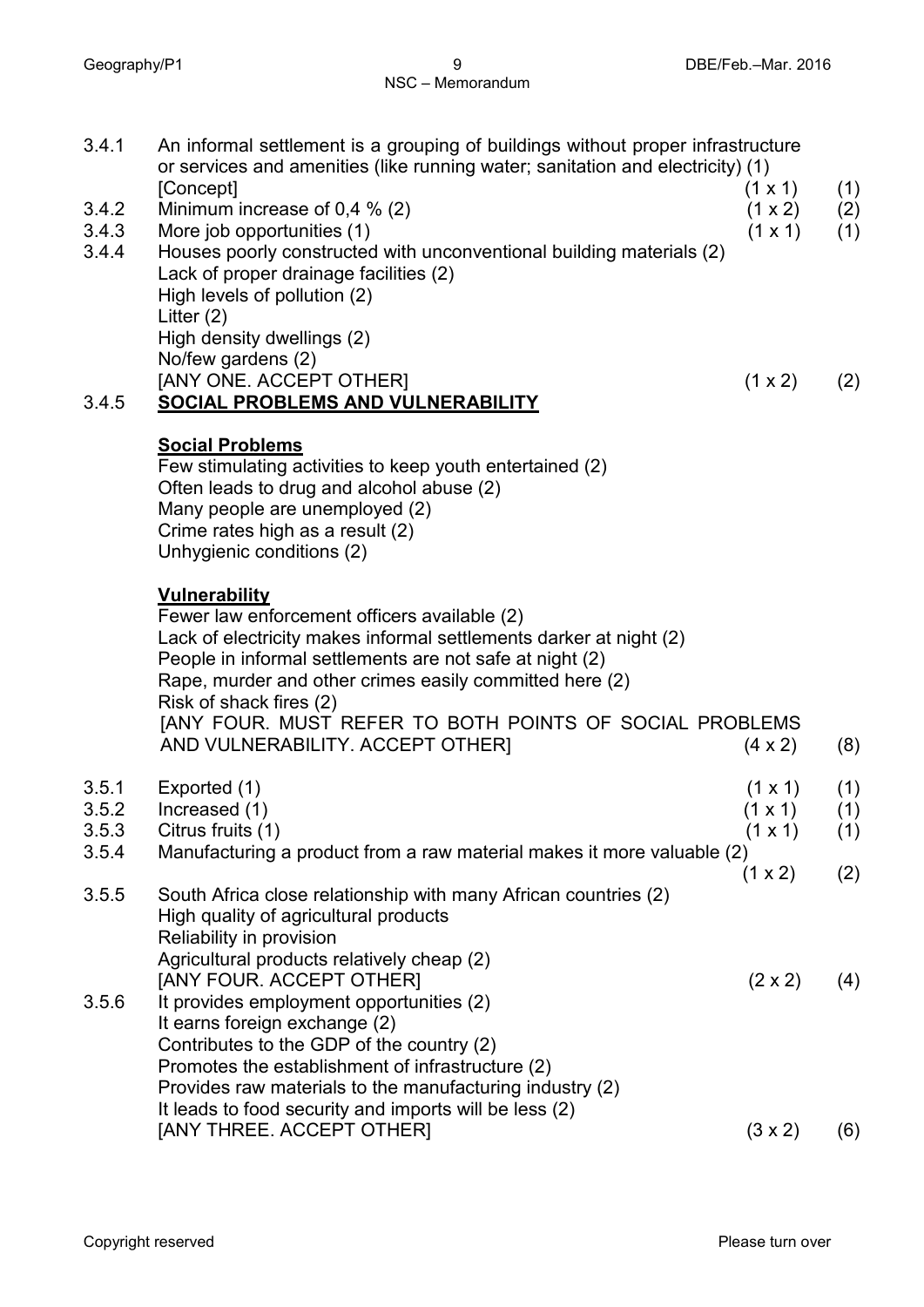|      | The informal sector is the part of our economy that does not pay tax or is not<br>necessarily registered as a company (1) | 3.6.1 |
|------|---------------------------------------------------------------------------------------------------------------------------|-------|
| (1)  | [Concept]<br>$(1 \times 1)$                                                                                               |       |
|      | There is a correlation between the unemployment rate and the percentage of<br>people employed as informal traders (2)     | 3.6.2 |
|      | As unemployment increases, so too does the proportion of people working in<br>the informal sector increase (2)            |       |
| (2)  | [ANY ONE]<br>(1 x 2)                                                                                                      |       |
|      | Developing countries have higher population numbers and lower levels of<br>available employment (2)                       | 3.6.3 |
|      | Some people have to make a living working for themselves by selling goods<br>informally (2)                               |       |
|      | People are uneducated and less skilled (2)                                                                                |       |
|      | Unskilled labourers cannot be absorbed into the labour force easily (2)                                                   |       |
| (2)  | [ANY ONE. ACCEPT OTHERS]<br>$(1 \times 2)$                                                                                |       |
|      | More income would be created from the tax companies would need to pay (2)<br>More formal job creation (2)                 | 3.6.4 |
| (2)  | [ANY ONE]<br>(1 x 2)                                                                                                      |       |
|      | <b>EMPOWERMENT OF INFORMAL TRADERS</b>                                                                                    | 3.6.5 |
|      | Granting the same rights and privileges of formal business (2)                                                            |       |
|      | Loans and capital being provided to small businesses or entrepreneurs (2)                                                 |       |
|      | Financing would facilitate business development and growth (2)                                                            |       |
|      | Provision of facilities to informal traders could provide a more sustainable                                              |       |
|      | platform in which businesses can function (2)                                                                             |       |
|      | training around basic business skills and<br>Education<br>financial<br>and<br>management (2)                              |       |
|      | Partnering with established businesses (2)                                                                                |       |
| (8)  | [ANY FOUR. ACCEPT OTHER REASONABLE ANSWERS]<br>$(4 \times 2)$                                                             |       |
| [75] |                                                                                                                           |       |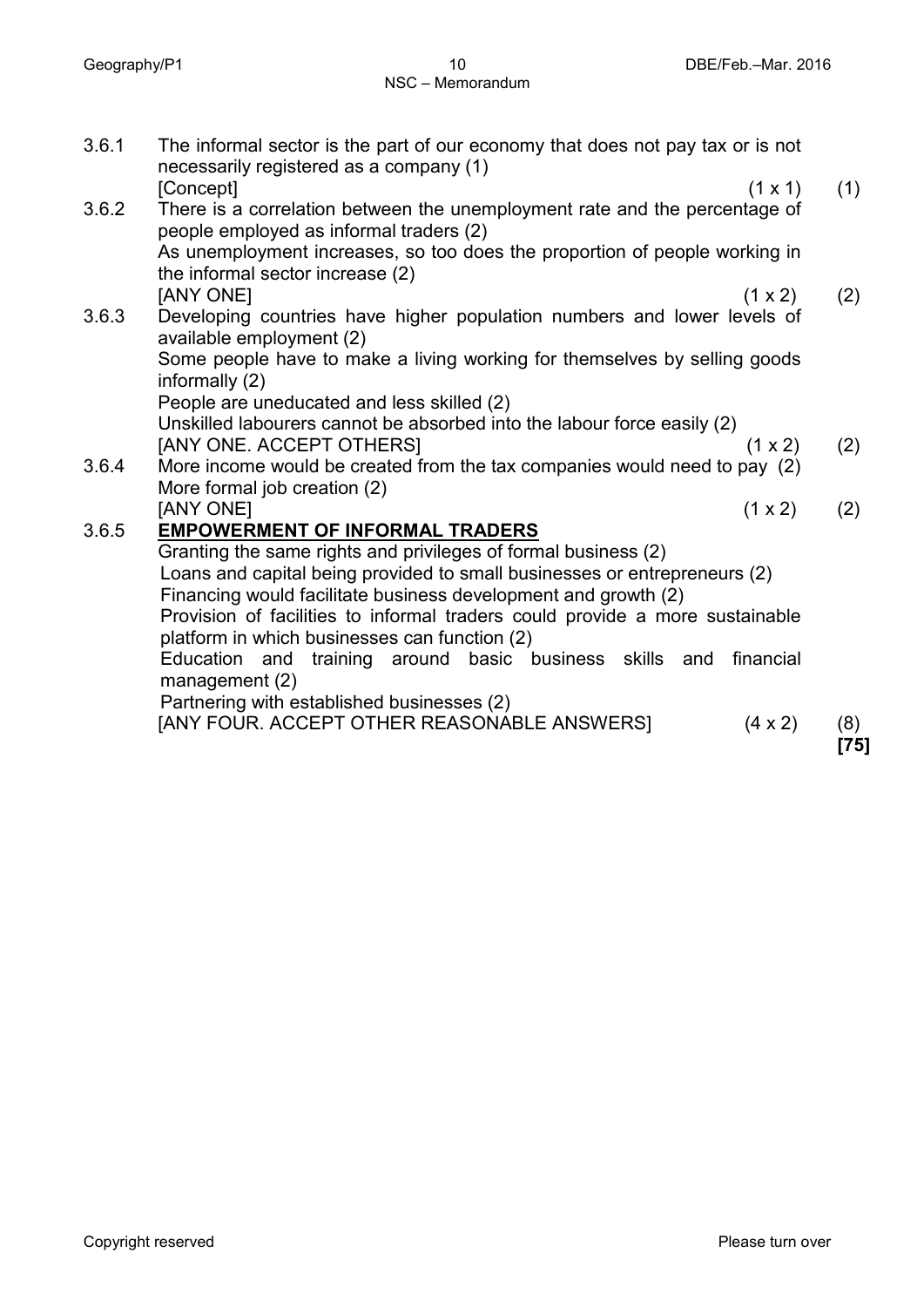#### **QUESTION 4**

| 4.1.1<br>4.1.2<br>4.1.3<br>4.1.4<br>4.1.5<br>4.1.6<br>4.1.7<br>4.1.8 | Settlement (1)<br>Situation (1)<br>Site $(1)$<br>Wet-point settlement (1)<br>Metropolis (1)<br>A gap town $(1)$<br>Break-of-bulk (1)<br>Bridge town (1)<br>(8 x 1)                                                                                                                                                | (8) |
|----------------------------------------------------------------------|-------------------------------------------------------------------------------------------------------------------------------------------------------------------------------------------------------------------------------------------------------------------------------------------------------------------|-----|
| 4.2.1<br>4.2.2<br>4.2.3<br>4.2.4<br>4.2.5                            | Small-scale (1)<br>Food Insecurity (1)<br>Nationalisation (1)<br>Secondary (1)<br>Ubiquitous (1)                                                                                                                                                                                                                  |     |
| 4.2.6                                                                | Centralisation (1)                                                                                                                                                                                                                                                                                                |     |
| 4.2.7                                                                | Bridge (1)<br>$(7 \times 1)$                                                                                                                                                                                                                                                                                      | (7) |
| 4.3.1                                                                | Sphere of influence is area around a settlement from which it attracts<br>customers (1)<br>Range is the furthest distance people are prepared to travel from to enjoy a<br>particular service (1)<br>$(2 \times 1)$                                                                                               | (2) |
| 4.3.2<br>4.3.3                                                       | Car sales (1)<br>$(1 \times 1)$<br>People are willing to travel much further to buy a car than they are to buy<br>essentials like bread/ milk (1)<br>Buying a car is an important aspect that happens once in a long while, so<br>people are prepared to travel greater distances for the right model and type of | (1) |
|                                                                      | car $(1)$                                                                                                                                                                                                                                                                                                         |     |
| 4.3.4                                                                | [ANY ONE]<br>(1 x 2)<br>Car sales would need a larger threshold population, to make their business                                                                                                                                                                                                                | (2) |
|                                                                      | sustainable and viable for profit (2)<br>$(1 \times 2)$                                                                                                                                                                                                                                                           | (2) |
| 4.3.5                                                                | It has a smaller range (2)<br>It has a small sphere of influence (2)<br>$(2 \times 2)$                                                                                                                                                                                                                            | (4) |
| 4.3.6                                                                | Higher order goods and services are found in B, compared to surrounding<br>areas $(2)$<br>People are willing to travel further to B, to buy a specialised product or service                                                                                                                                      |     |
|                                                                      | (2)<br>People travel short distances to take advantage of low order goods and<br>services (like milk etc.) (2)<br>$(2 \times 2)$                                                                                                                                                                                  | (4) |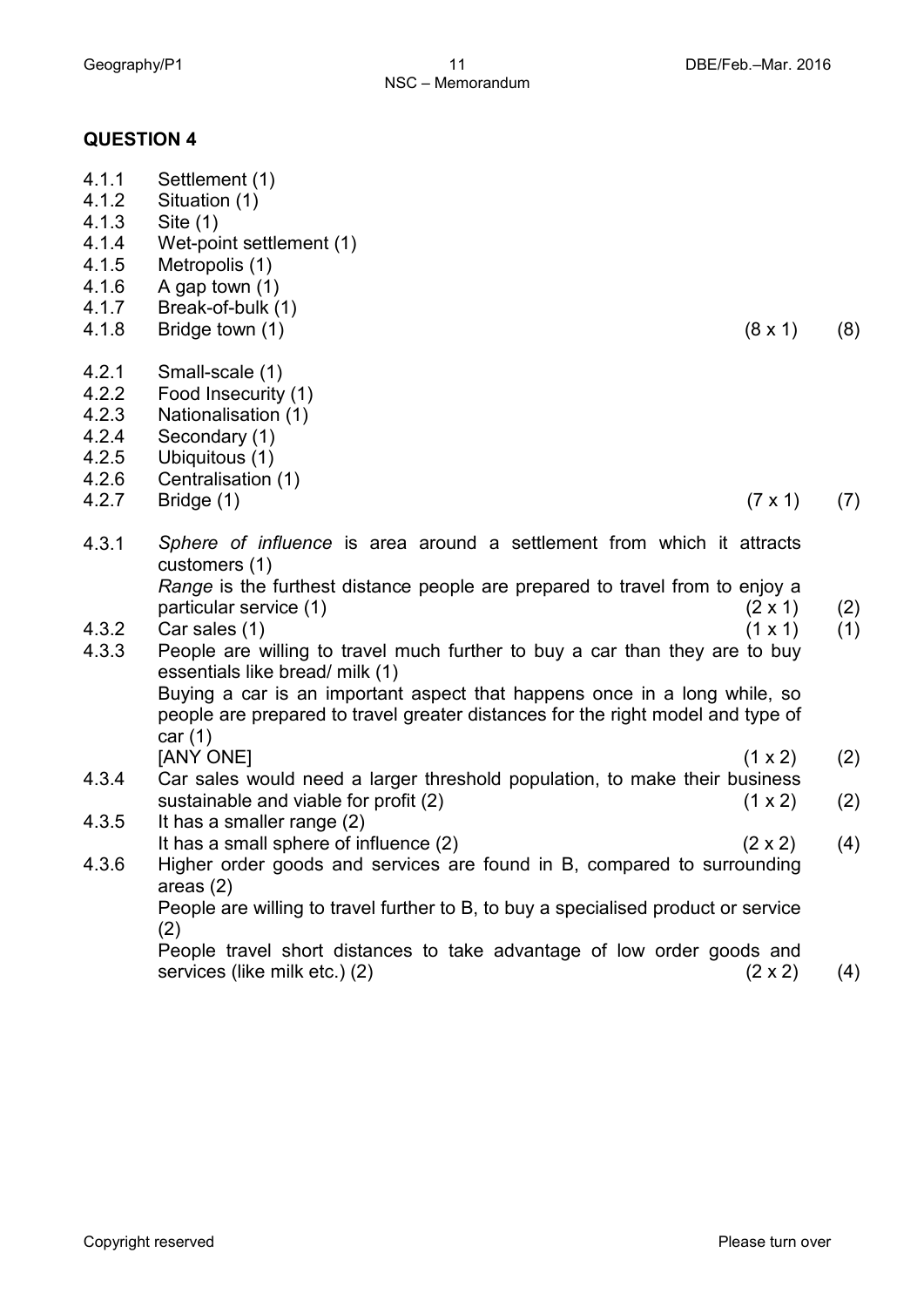| 4.4.1<br>4.4.2<br>4.4.3 | Central Business District (CBD) (1)<br>Expansion of the CBD in an uneven manner (2)<br>Cheaper land (2) closer to industries (2)                                                                                                                                                            | $(1 \times 1)$<br>(1 x 2) | (1)<br>(2) |  |
|-------------------------|---------------------------------------------------------------------------------------------------------------------------------------------------------------------------------------------------------------------------------------------------------------------------------------------|---------------------------|------------|--|
|                         | Easy for some workers to walk to work (2)<br>[ANY ONE]                                                                                                                                                                                                                                      | (1 x 2)                   | (2)        |  |
| 4.4.4                   | Access via roads $-$ suit the motorists (2)<br>Open land and space for a large mall, with parking and underground parking<br>(2)                                                                                                                                                            |                           |            |  |
|                         | Close to outlying residential areas (clientele and a market-base) (2)<br>[ANY ONE]                                                                                                                                                                                                          | (1 x 2)                   | (2)        |  |
| 4.4.5                   | <b>RELOCATION OF BUSINESSES</b>                                                                                                                                                                                                                                                             |                           |            |  |
|                         | Crime and grime in the inner-city (2)<br>Forces many businesses to relocate to safer and cleaner; more well<br>maintained outlying business districts like at C (2)<br>Very expensive land and rentals in A (2)<br>Initially causes businesses to relocate to cheaper land rentals at C (2) |                           |            |  |
|                         | Overcrowded at A (2)<br>Traffic congestion at A (2)                                                                                                                                                                                                                                         |                           |            |  |
|                         | Reduced access at A (2)                                                                                                                                                                                                                                                                     |                           |            |  |
|                         | Lack of parking at A (2)                                                                                                                                                                                                                                                                    |                           |            |  |
|                         | Limited expansion prospects at A (2)<br>[ANY FOUR – ACCEPT OTHERS]                                                                                                                                                                                                                          | $(4 \times 2)$            | (8)        |  |
| 4.5.1                   | Mpumalanga (1)                                                                                                                                                                                                                                                                              | $(1 \times 1)$            | (1)        |  |
| 4.5.2                   | ESKOM (1)<br>SASOL (1)                                                                                                                                                                                                                                                                      | $(2 \times 1)$            | (2)        |  |
| 4.5.3                   | Land degradation (2) OR                                                                                                                                                                                                                                                                     |                           |            |  |
|                         | Opencast mining an eyesore (2)                                                                                                                                                                                                                                                              |                           |            |  |
|                         | Air pollution from the burning of coal to generate electricity (2)<br>[ANY TWO – ACCEP OTHER]                                                                                                                                                                                               | $(2 \times 2)$            | (4)        |  |
| 4.5.4                   | RECTIFYING ENVIRONMENTAL INJUSTICES                                                                                                                                                                                                                                                         |                           |            |  |
|                         | Land mined as open cast coal mines need to be rehabilitated (2)                                                                                                                                                                                                                             |                           |            |  |
|                         | Re-vegetation and the restoration of local fauna in the area where mining                                                                                                                                                                                                                   |                           |            |  |
|                         | occurred must be monitored (2)<br>Applying the polluter pays principle and fining companies responsible for high                                                                                                                                                                            |                           |            |  |
|                         | levels of air pollution (2)                                                                                                                                                                                                                                                                 |                           |            |  |
|                         | Applying scrubbing and clean technology to smoke stacks (2)                                                                                                                                                                                                                                 |                           |            |  |
|                         | Offsetting carbon footprints with carbon credits (2)                                                                                                                                                                                                                                        |                           |            |  |
|                         | Planting of more trees to offset carbon emissions (2)<br>[ANY FOUR – ACCEPT OTHERS]                                                                                                                                                                                                         | $(4 \times 2)$            | (8)        |  |
|                         |                                                                                                                                                                                                                                                                                             |                           |            |  |